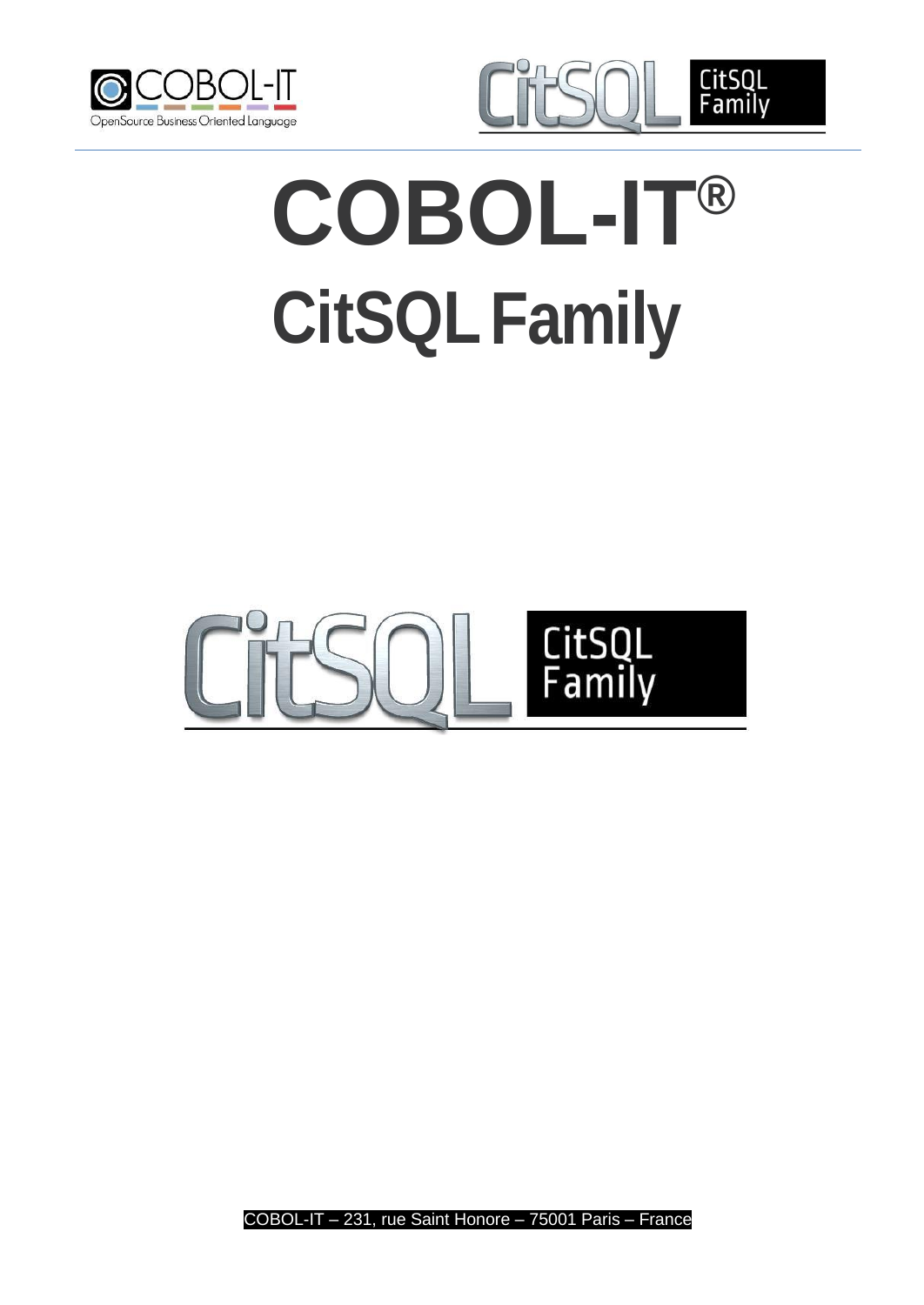



COBOL-IT CitSQL® is the COBOL-IT Family of Pre-Compilers which includes COBOL-IT Precompiler for MySQL, COBOL-IT Pre-compiler for PostgreSQL and COBOL-IT Pre-compiler for ODBC.

> The CitSQL pre-compilers translate COBOL ESQL commands into CALLs to functions whichare includedin the CitSQL Runtime Component.



TheCitSQL forMySQL andCitSQL forPostgreSQL runtime components are designed to make native calls directly to the database ensuring the very highest level of performance possible. The CitSQL for ODBC runtime component makes calls to the Microsoft ODBC interface which in turn can connect to Microsoft SQL Server.

## SUPPORTS MYSQL, POSTGRESQL AND ODBC

The CitSQL Family of products extends COBOL-IT's commitment to embrace Open Source solutions.

CitSQL provides Pre-compilers for the latest versions of Open Source Databases MySQL and PostgreSQL. CitSQLisdesignedforusewith32-bitDatabasesthatsupporttheOpenDatabaseConnectivity standard(ODBC) created by Microsoft.

CitSQL generates code that can access MySQL, PostgreSQL and ODBC. SQL statements are passed directly to the database. Database error-reporting is supported for cases where ESQL statements are unsupported.

## PRE-COMPILER AND RUNTIMECOMPONENT

The CitSQL Pre-compiler serves as a replacement to COBOL ESQL Pre-compilers provided by other vendors.

The CitSQL Pre-compiler transforms EXEC SQL statements so that they can be compiled by the COBOL-IT Compiler. This is done by commenting out the EXEC SQL statements and replacing them with CALL "RCQxSQL" statements.

The CitSQL Runtime Component is a DLL (Windows) or shared object (Linux/Unix) that is the target of the CALL statements produced by the CitSQL pre-compiler. No linking needs to be done.

CitSQL provides different Runtime Components forthe different databases, each ofwhichis developed specifically for the targetdatabase.

## NATIVE CALL INTERFACE FOR HIGH PERFORMANCE

CitSQL binaries are optimized for high performance when they are built, allowing them to target different databases on different machines using the hostdatabase's Native Call Interface.

The Runtime Component makes native calls to the target MySQL and PostgreSQL databases, and is highly optimized for the ODBC standard.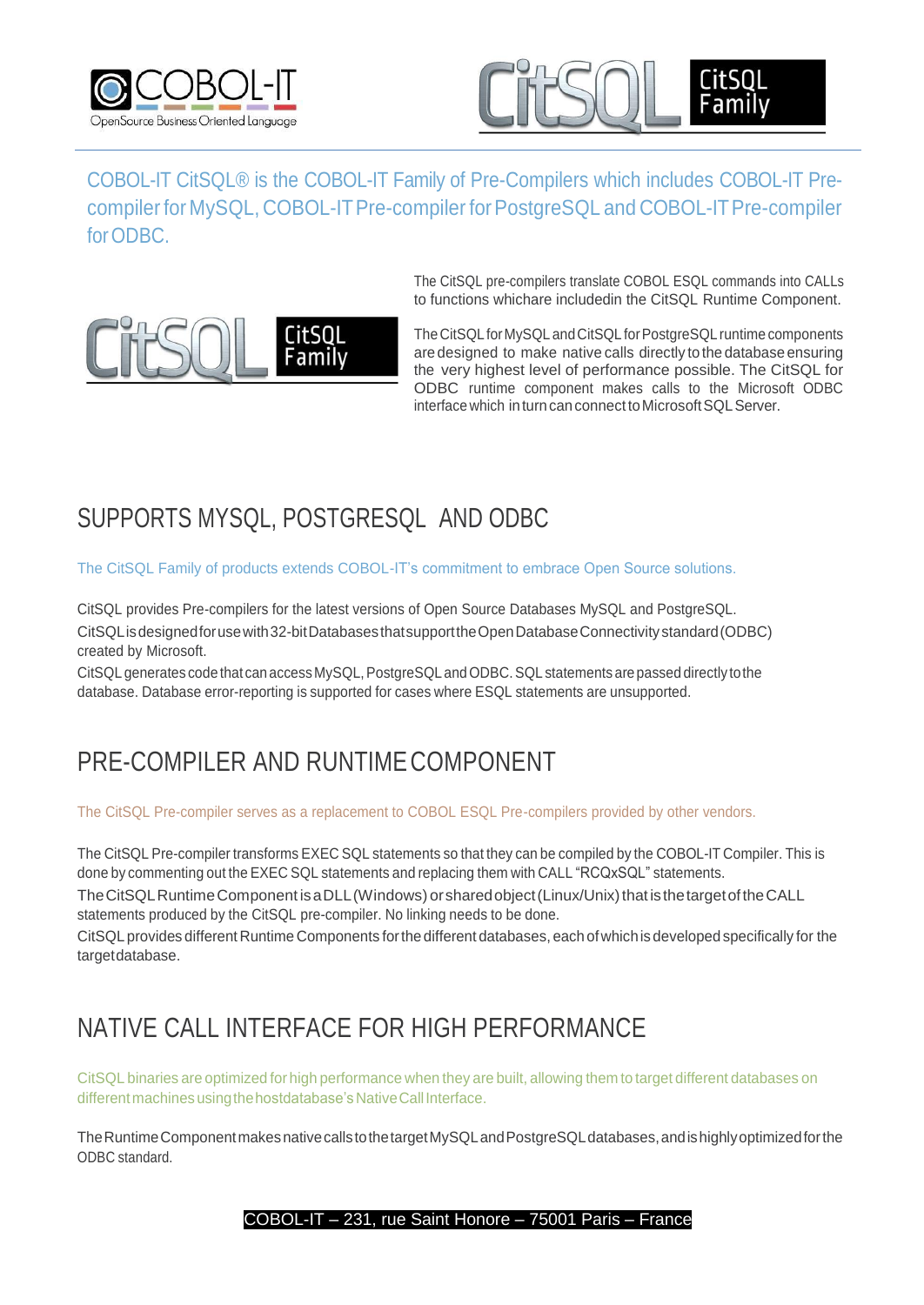



## COMPATIBLE WITH DEVELOPER STUDIO

CitSQL is compatible with COBOL-IT Developer Studio for purposes of editing precompiling, compiling and debugging.

The Developer Studio can be configured to recognize programs that require precompiling by their file extensions. The Developer Studio can be configured to include pre-processing in the compiler command and to runa selected script while pre-processing.

Compiler errors are stored in a Problems View and provide a simple clickable interface that returns to the line on which the compiler errorwas detected.

When debugging your code inside the Developer Studio, you may elect either to debug the original source code orthe source code generated by thepre-compiler.

## LOG MODE FOR TRACING SQL OPERATIONS

To enhancedebuggingof programs withESQL statements,CitSQLcan berunas a LogMode to create atraceof SQL operations.

This can greatly reduce the time required to analyze an unexpected behavior.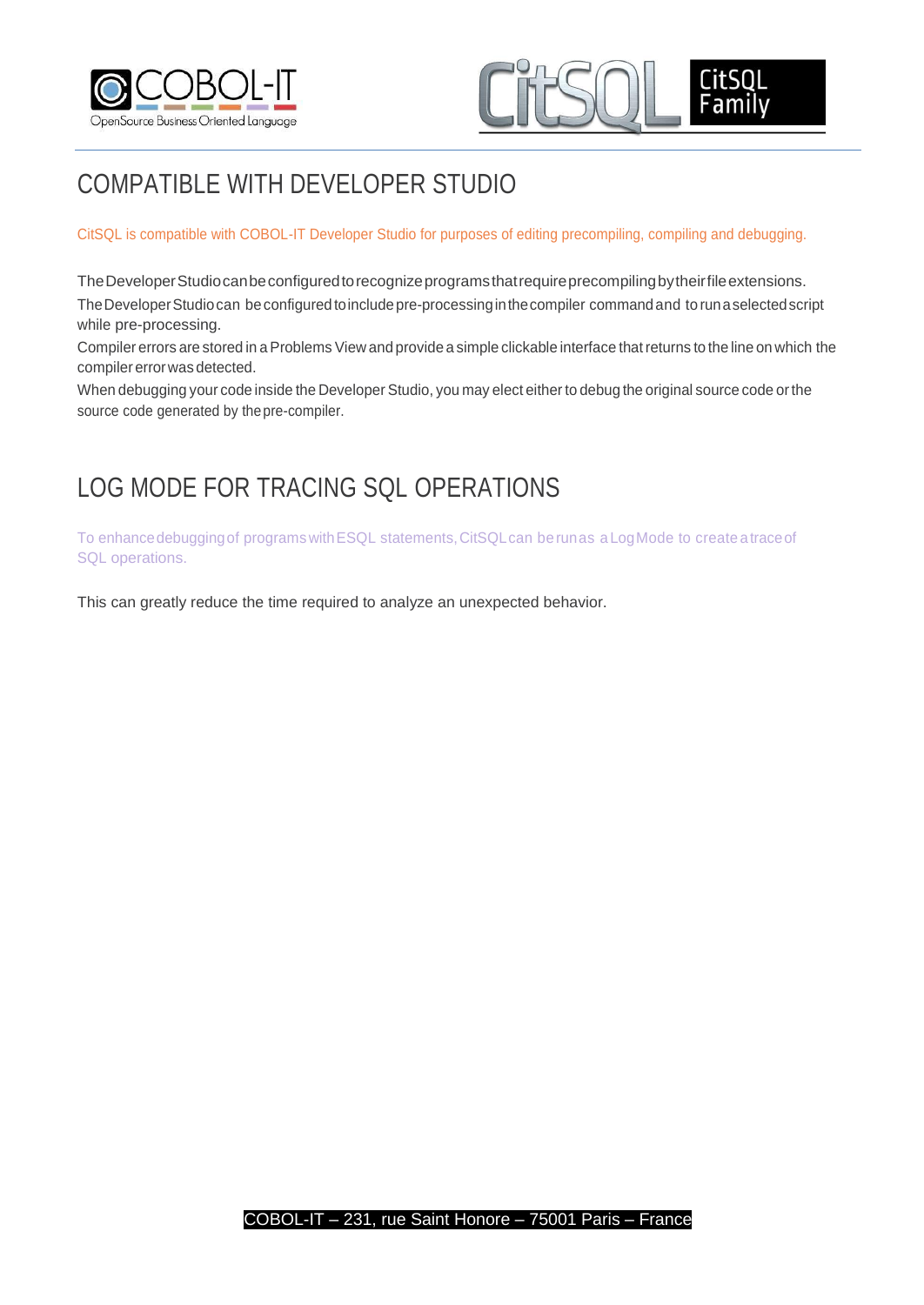



## COBOL-IT COMPILER SUITE FEATURES AND BENEFITS

| <b>FEATURE</b>                                                                                                                                                                                | <b>BENEFIT</b>                                                                                                                                                                                                                                                                                                                   |
|-----------------------------------------------------------------------------------------------------------------------------------------------------------------------------------------------|----------------------------------------------------------------------------------------------------------------------------------------------------------------------------------------------------------------------------------------------------------------------------------------------------------------------------------|
| Run pre-compiler commands from a highly<br>configurable resource file                                                                                                                         | Resource files support wildcard syntax that allows for short-hand designation<br>of name and location of source files and can be used to apply multiple<br>options to multiple files.                                                                                                                                            |
| database                                                                                                                                                                                      | Runtime components make native calls to the Native calls to the database provide the highest level of performance.                                                                                                                                                                                                               |
| Intelligent handling of unrecognized SQL<br>statements.                                                                                                                                       | Different databases can support their own extensions to deal with table<br>spaces, indexing methods, special column types and more. CitSQL will pass<br>along SQL statements directly to the database that it does not recognize.<br>This greatly expands the ability of the pre-processor to work across multiple<br>databases. |
| Application of Standard Prefix                                                                                                                                                                | CitSQL allows the user to avoid collisions between generated variables and<br>pre-existing variables with the application of a prefix to the generated<br>variables. This eliminates the need to resolve conflicts which can be time-<br>consuming.                                                                              |
| Supports multiple quoting conventions                                                                                                                                                         | Allows the user to use the same source code with different databases having<br>different quoting conventions without changing the source code.                                                                                                                                                                                   |
| Allocate extra memory for pre-compiling of<br>very large source files                                                                                                                         | Effectively removes limitations causes by memory when handling very large<br>source files.                                                                                                                                                                                                                                       |
| Log Mode to trace SQL operations for<br>debugging purposes                                                                                                                                    | Provides an effective debugging tool with a log file that contains a full record<br>of SQL operations performed.                                                                                                                                                                                                                 |
| Produce output in "free" source format                                                                                                                                                        | Allows user to match output format to the source format that they prefer and<br>which matches their corporate coding conventions.                                                                                                                                                                                                |
| The precompiled source code produced by<br>CitSQL produces calls to the runtime<br>component which is included with the<br>product as either a DLL (Windows) or<br>shared object (Linux/Unix) | There is no need to statically link the runtime component to the program.                                                                                                                                                                                                                                                        |
| Integrated with the Developer Studio for<br>purposes of pre-compiling, compiling and<br>debugging.                                                                                            | Provides users of CitSQL with all of the compiling, editing and debugging<br>capabilities of the Developer Studio.                                                                                                                                                                                                               |

## PLATFORM SUPPORT

Forthe most recent information about Platform Support for CitSQL for MySQL, CitSQL for PostgreSQL and CitSQL for ODBC, please reference the COBOL-IT Port List.